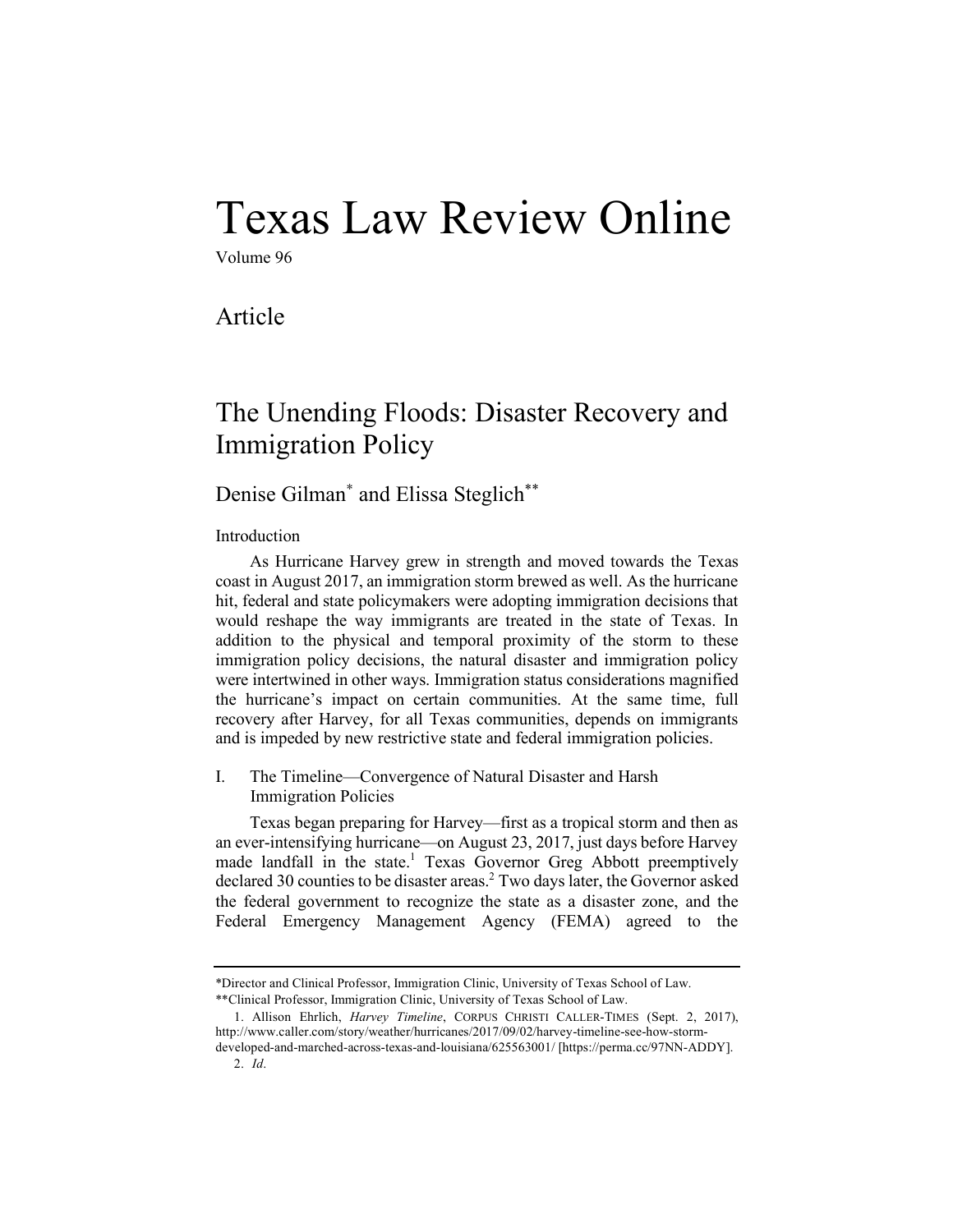designation. <sup>3</sup> By August 29, 2017, southeast Texas, including the Houston area, had experienced devastating floods.<sup>4</sup> In the wake of Harvey's eastern movement, counties in Eastern Texas also saw flooding.<sup>5</sup>

The hurricane caused immense emotional, physical, and economic pain. The death toll reached 88, according to preliminary figures from the Texas Department of State Health Services.<sup>6</sup> The storm directly affected 13 million people.<sup>7</sup> Houston and the rest of the Texas Gulf coast faced particularly serious damage.<sup>8</sup> The storm destroyed 30,000–40,000 homes in the Houston area alone.<sup>9</sup>

On August 29, President Donald Trump visited Texas to see the impact of the hurricane and stopped in Austin and Corpus Christi.<sup>10</sup> Rumors swirled that he would announce an end to the Deferred Action for Childhood Arrivals (DACA) program while in Texas or upon his return to Washington,  $D.C.<sup>11</sup>$ DACA is a program that provided work authorization and protection from deportation for certain undocumented young people present in the United States since childhood.<sup>12</sup> The program covered 800,000 youth, including 126,000 immigrant young people living in Texas.<sup>13</sup> The end of DACA had been predicted long before meteorologists took note of the tropical wave that became Harvey. Texas Attorney General Ken Paxton, in fact, had set an arbitrary September 5, 2017 deadline months earlier. In a letter to U.S. Attorney General Jeff Sessions, Paxton threatened legal action if the

7. J.J. Gallagher, *Hurricane Harvey Wreaks Historic Devastation: By the Numbers*, ABC NEWS (Sept. 2, 2017), http://abc13.com/news/hurricane-harvey-wreaks-historic-devastation-by-thenumbers-/2360255/ [https://perma.cc/455K-M56E].

8. *Id*.

10. Patrick Svitek, *Trump Visits Corpus Christi, Austin to See Harvey Recovery*, TEX. TRIB. (Aug. 29, 2017), https://www.texastribune.org/2017/08/29/trump-visit-corpus-christi-austin-seeharvey-recovery/ [https://perma.cc/Y4DB-MQGV].

<sup>3.</sup> *Id*.

<sup>4.</sup> *Id*.

<sup>5.</sup> *Id*.

<sup>6.</sup> Giulia Afiune, *State Says Harvey's Death Toll Has Reached 88*, TEX. TRIB. (Oct. 13, 2017), https://www.texastribune.org/2017/10/13/harveys-death-toll-reaches-93-people/ [https://perma.cc /P4ME-VRSX].

<sup>9.</sup> *Id*.

<sup>11.</sup> Julie Turkewitz, *Battered by Harvey, Immigrants in Houston Brace for a DACA Decision*, N.Y. TIMES (Sept. 4, 2017), https://www.nytimes.com/2017/09/04/us/daca-trump-hurricaneharvey.html [https://perma.cc/ZD97-E8JB].

<sup>12.</sup> Jens Manuel Krogstad, *DACA Has Shielded Nearly 790,000 Young Unauthorized Immigrants from Deportation*, PEW RES. CTR. (Sept. 1, 2017), http://www.pewresearch.org/facttank/2017/09/01/unauthorized-immigrants-covered-by-daca-face-uncertain-future/ [https://perma. cc/NH48-KJ3G].

<sup>13.</sup> *Number of Form I-821D, Consideration of Deferred Action for Childhood Arrivals, by Fiscal Year, Quarter, Intake, and Case Status*, U.S. CITIZENSHIP & IMMIGR. SERV. (Jan. 31, 2018), https://www.uscis.gov/sites/default/files/USCIS/Resources/Reports%20and%20Studies/Immigrati on%20Forms%20Data/All%20Form%20Types/DACA/DACA\_FY18\_Q1\_Data\_plus\_Jan\_18.pdf [https://perma.cc/SP8R-VWTF] (reporting through the first quarter of the 2018 Fiscal Year 2018).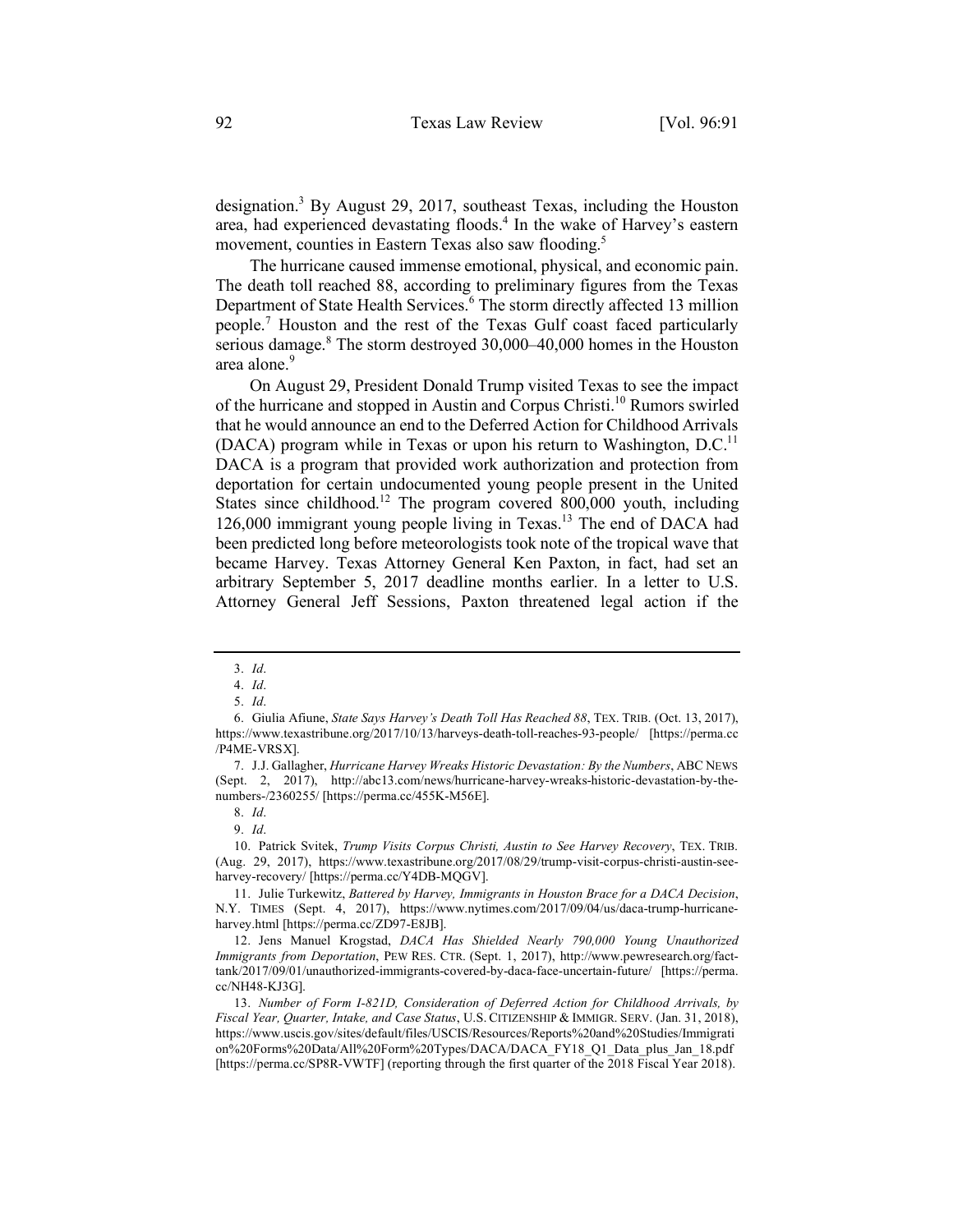administration failed to terminate DACA.<sup>14</sup> The ultimatum fit well with President Trump's own plans. On the campaign trail, he had pledged to "immediately terminate" both DACA and another Obama-administration program, the Deferred Action for Parents of Americans (DAPA).15 DAPA would have allowed certain immigrant parents of U.S. citizen and permanent resident children to receive temporary protection against deportation and work authorization.<sup>16</sup> The state of Texas had led a federal lawsuit against the DAPA program and as a result, the program was never implemented.<sup>17</sup> Texas Attorney General Paxton's letter demanding an end to DACA claimed that the result in the unconnected DAPA litigation required the President to end the DACA program as well. $18$ 

Many observers pointed out that an announcement ending the DACA program, during President Trump's visit to Texas or in the immediate aftermath of a massive natural disaster hitting a state with a large number of DACA recipients, would be viewed as particularly heartless.<sup>19</sup> President Trump only waited a week after his visit to Texas to eliminate the DACA program. 20

On September 5, 2017, with much of Texas still underwater, Attorney General Sessions declared the end of the DACA program.<sup>21</sup> For many, the hurricane made one more landfall with this announcement. No evacuation routes existed for DACA-holders, who had few avenues available to obtain legal immigration status outside of DACA. Litigation has offered temporary and uncertain relief for current DACA holders.<sup>22</sup> However, the necessary

<sup>14.</sup> Letter from Ken Paxton, Att'y Gen. of Tex., et al. to Jeff Sessions, Att'y Gen. of the U.S. (June 29, 2017) [https://perma.cc/8UPN-W49W].

<sup>15.</sup> Josh Gerstein, *Trump Administration Signals No Immediate Reversal on Dreamer Program*, POLITICO (Jan. 23, 2017), https://www.politico.com/blogs/under-the-radar/2017/01/dreamersapplications-under-trump-administration-234046 [https://perma.cc/BUA7-3LN2].

<sup>16.</sup> Aria Bendix, *Trump Rolls Back DAPA*, ATLANTIC (June 16, 2017), https://www.theatlantic.com/news/archive/2017/06/trump-rolls-back-dapa-program/530571/ [https://perma.cc/5L6P-8RRQ].

<sup>17.</sup> Texas v. United States, 809 F.3d 134, 146 (5th Cir. 2015), *aff'd*, 136 S. Ct. 2271 (2016).

<sup>18.</sup> Letter from Ken Paxton to Jeff Sessions, *supra* note 14.

<sup>19.</sup> Taylor Goldenstein, *In Austin for Harvey Briefing, Trump Gets Earful on Immigration*, AUS. AM.-STATESMAN (Aug. 29, 2017), http://www.mystatesman.com/news/local/austin-forharvey-briefing-trump-gets-earful-immigration/HmnQifryKq2P8hcmLZnEjN/ [https://perma.cc/ MD5J-Q3G9].

<sup>20.</sup> *See* Michael D. Shear & Julie Hirschfeld Davis, *Trump Moves to End DACA and Calls on Congress to Act*, N.Y. TIMES (Sept. 5, 2017), https://www.nytimes.com/ 2017/09/05/us/politics/trump-daca-dreamers-immigration.html [https://perma.cc/X9NR-DH4W] (noting President Trump ordered an end to DACA on Tuesday, August 29, 2017).

<sup>21.</sup> Jeff Sessions, Att'y Gen. of the U.S., Remarks on DACA (Sept. 5, 2017) [https://perma.cc/FS5E-2XTG].

<sup>22.</sup> *Deferred Action for Childhood Arrivals: Response to January 2018 Preliminary Injunction,* U.S. CITIZENSHIP & IMMIGR. SERV. (Feb. 14, 2018), https://www.uscis.gov/ humanitarian/deferred-action-childhood-arrivals-response-january-2018-preliminary-injunction [https://perma.cc/9YSC-LV27].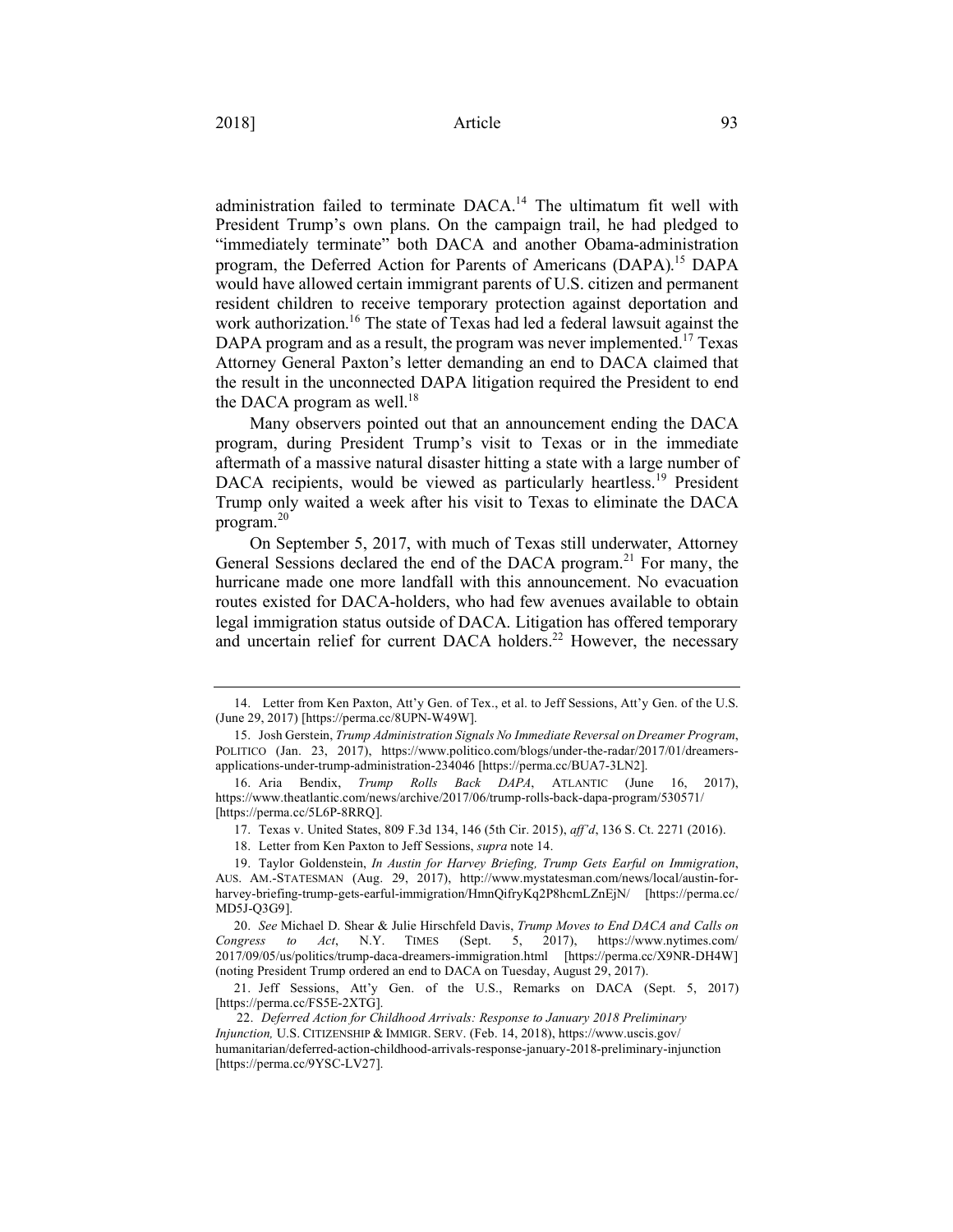legislative solution has remained elusive since the announcement, despite broad bipartisan and popular support for the so-called DREAMers who benefited from DACA.<sup>23</sup>

Texas's own anti-immigrant legislation, Senate Bill 4 (SB4), was also slated to go into effect on September 1, 2017, shortly after Hurricane Harvey hit.<sup>24</sup> SB4 had passed through the Texas legislature in the spring of 2017, despite massive opposition.<sup>25</sup> The state law signed up all of Texas's law enforcement to work for federal immigration authorities.<sup>26</sup> It prohibited towns and counties from having policies that limit officers' inquiries into immigration status and required local authorities to detain immigrants at the request of federal immigration authorities.<sup>27</sup> Shortly after enactment of the legislation, a number of civil rights organizations and local governments challenged the law, including the City of Houston.<sup>28</sup> On August 30, 2017, a federal district court stayed most of the law's provisions, $29$  although the United States Court of Appeals for the Fifth Circuit subsequently allowed the law's main provisions to go into effect during litigation on the merits.<sup>30</sup> As the litigation has continued forward, the anti-immigrant message from the Texas statehouse and Governor's office has been clear and damaging in its own right.

## II. Texas's Immigrant Communities

Texas, and particularly the hurricane-affected areas, have large and vibrant immigrant communities. "As of 2015, 4.7 million immigrants (foreign-born individuals) comprised 17 percent of the population" of Texas.<sup>31</sup> The Houston area has the largest immigrant community in Texas

<sup>23.</sup> Jonathan Blitzer*, The Senate Fails to Act on DACA, and the Immigration Debate Moves to the Right*, NEW YORKER (Feb. 17, 2018), https://www.newyorker.com/news/news-desk/the-senatefails-to-act-on-daca-and-the-immigration-debate-moves-to-the-right [https://perma.cc/6HCB-8N76]; Muzaffar Chishti & Jessica Bolter, *Trump Administration Rescinds DACA, Fueling Renewed Push in Congress and the Courts to Protect DREAMers*, MIGRATION POLICY INST. (Sept. 15, 2017), https://www.migrationpolicy.org/article/trump-administration-rescinds-daca-fuelingrenewed-push-congress-and-courts-protect-dreamers, [https://perma.cc/5F88-KRT3].

<sup>24.</sup> S.B. 4, 85th Leg., Reg. Sess. (Tex. 2017).

<sup>25.</sup> *Id.*

<sup>26.</sup> *Id.*

<sup>27.</sup> *Id.*

<sup>28.</sup> Dan Solomon, *As Senate Bill 4 Is Halted, Opponents of the Sanctuary City Law Celebrate*, TEX. MONTHLY (Aug. 31, 2017), https://www.texasmonthly.com/the-daily-post/senate-bill-4 halted-opponents-sanctuary-city-law-celebrate/ [https://perma.cc/S3G3-UHNA].

<sup>29.</sup> City of El Cenizo v. Texas, 264 F.Supp.3d 744, 755–56 (W.D. Tex. 2017).

<sup>30.</sup> City of El Cenizo v. Texas, No. 17-50762, 2018 WL 2121427, at \*1 (5th Cir. May 8, 2018).

<sup>31.</sup> *Immigrants in Texas*, AM. IMMIGR. COUNCIL (Oct. 4, 2017), https://www.americanimmigrationcouncil.org/research/immigrants-in-texas%20 [https://perma.cc/ UJ57-ZXAD] [hereinafter AIC].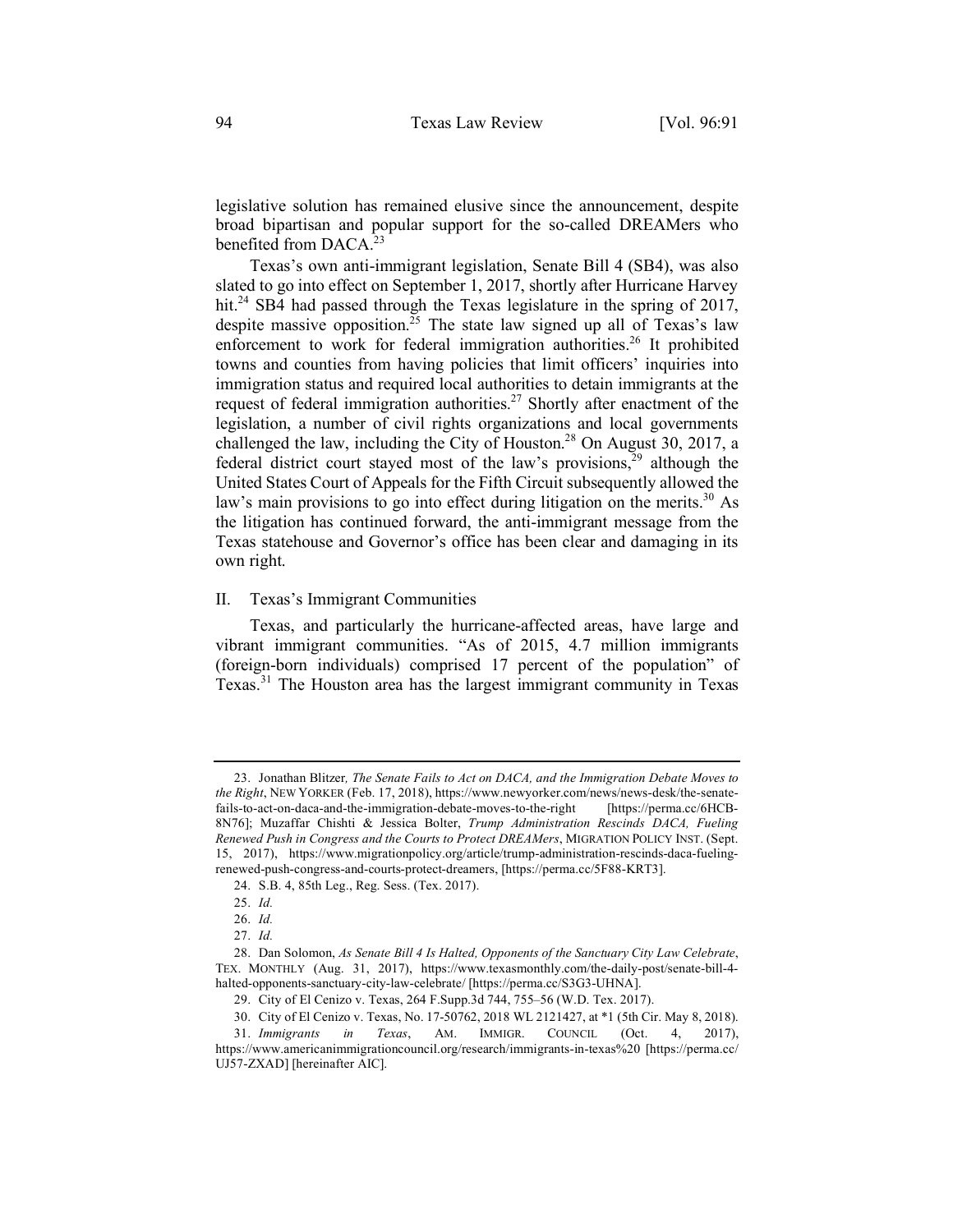and is home to almost a million and a half immigrants.<sup>32</sup> Its immigrant population ranks fifth in size among major metropolitan cities in the United States.<sup>33</sup>

Many of these immigrants have naturalized to become American citizens or otherwise have permanent immigration status in the United States. However, there is also a substantial segment of the immigrant population in Texas with much less stability: "1.7 million undocumented immigrants comprised 35 percent of the immigrant population [in Texas] and 6.1 percent of the total state population in 2014."34 In terms of numbers of undocumented immigrants, Houston ranks third in the country for metropolitan areas.<sup>35</sup>

Many other immigrants in Texas live with precarious forms of immigration status that have protected them from deportation for years but that do not grant them any path to permanent status. As noted above, over 126,000 immigrant young people in Texas have participated in the DACA program. In Houston alone, 60,000 youth may have enjoyed DACA protection.36

In addition, almost 45,000 Texas residents originally from Honduras and El Salvador hold Temporary Protected Status (TPS), including several thousand TPS holders in Houston.37 TPS is available to nationals of countries impacted by civil strife or natural disaster where the federal government designates a particular country under the program.<sup>38</sup> Once the government designates a country for TPS, citizens of that country already living in the United States can apply for work authorization and protection against deportation.39 The program does not grant any right to achieve permanent resident status, much less citizenship.<sup>40</sup>

<sup>32.</sup> CTR. FOR PUB. POL'Y PRIORITIES, IMMIGRANTS DRIVE THE HOUSTON ECONOMY 1 (2017), https://forabettertexas.org/images/EO\_2017\_ImmigrantsDrive\_Houston\_FactSheet.pdf [https://perma.cc/8XD9-PHT8] [hereinafter IMMIGRANTS DRIVE HOUSTON ECONOMY].

<sup>33.</sup> RANDY CAPPS ET AL., MIGRATION POL'Y INST., A PROFILE OF IMMIGRANTS IN HOUSTON, THE NATION'S MOST DIVERSE METROPOLITAN AREA 1 (2015) https://www.migrationpolicy.org/research/profile-immigrants-houston-nations-most-diversemetropolitan-area [https://perma.cc/HYN3-3FN3].

<sup>34.</sup> AIC, *supra* note 31.

<sup>35.</sup> Jeffrey S. Passel & D'Vera Cohn, *20 Metro Areas Are Home to Six-in-Ten Unauthorized Immigrants in U.S.*, PEW RES. CTR. (Feb. 9, 2017), http://www.pewresearch.org/facttank/2017/02/09/us-metro-areas-unauthorized-immigrants/ [https://perma.cc/GT6G-AF34].

<sup>36.</sup> CAPPS ET AL., *supra* note 33, at 2; *see also*, Monica Rhor, *As DACA Deadline Looms, Churches Open Doors*, HOUST. CHRON. (Feb. 25, 2018), https://www.houstonchronicle.com/news/houston-texas/houston/article/As-DACA-deadlineloomschurches-open-doors-12707863.php [https://perma.cc/PXR8-LYE8].

<sup>37.</sup> CAP IMMIGRATION TEAM, CTR. FOR AM. PROGRESS, TPS HOLDERS IN TEXAS 1 (2017) [https://perma.cc/C8ED-GPF4] [hereinafter TPS HOLDERS].

<sup>38.</sup> *Id.*

<sup>39.</sup> *What Is TPS*, U.S. CITIZENSHIP AND IMMIGR. SERV. (Feb. 2, 2018), https://www.uscis.gov/humanitarian/temporary-protected-status [https://perma.cc/XRC8-LEKF]. 40. *Id.*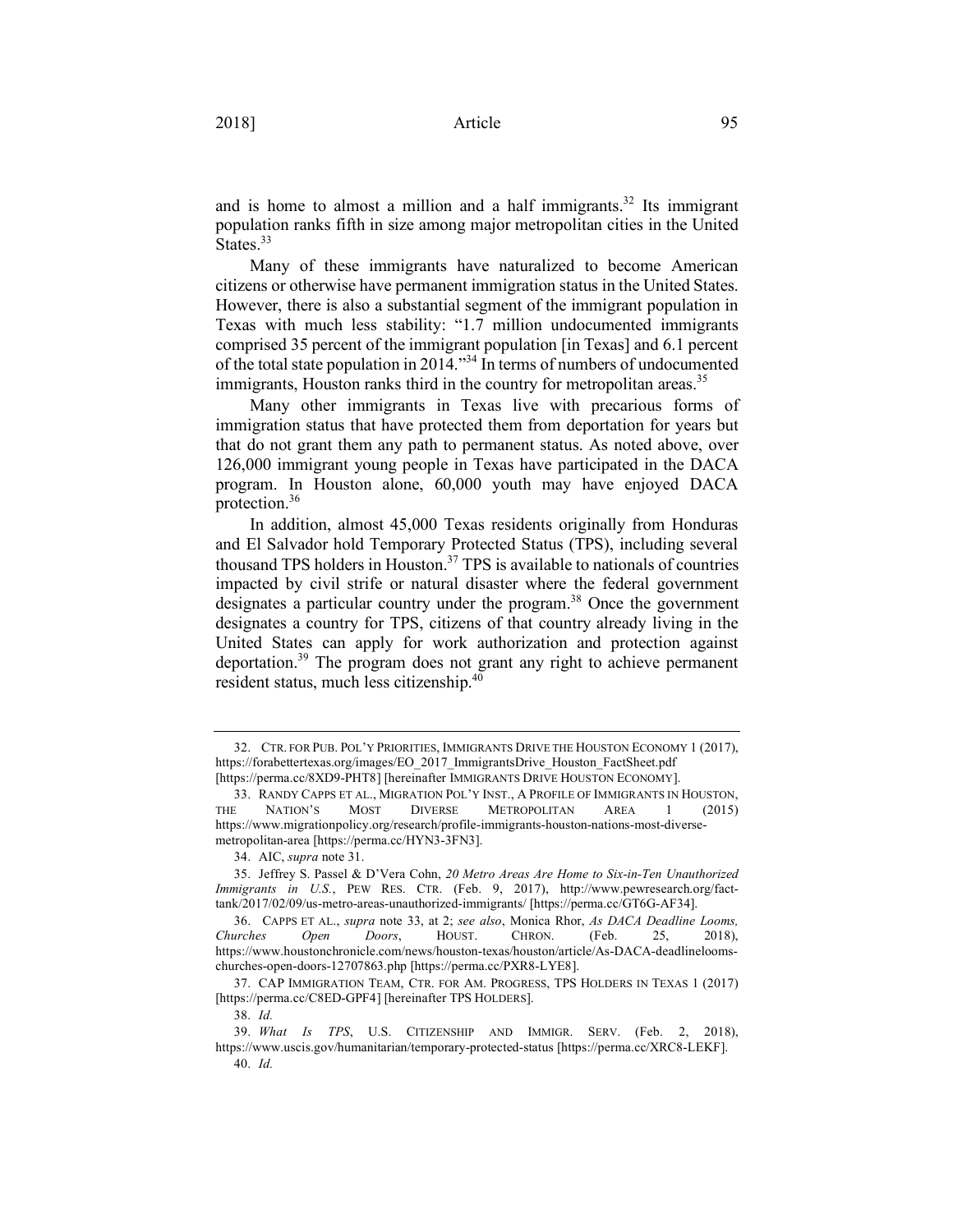Finally, mixed-status families are very prevalent in Texas and in Houston specifically. Approximately "one-third of all Texas children (nearly 2.4 million) live with one or more parents who is an immigrant.<sup>"41</sup> And a substantial number of U.S. citizen children in Texas live with at least one undocumented family member (one million children in total), often a parent.<sup>42</sup>

# III. The Hurricane's Impact on Immigrant Communities

When Hurricane Harvey hit Texas, the impact on this vast and diverse immigrant population was particularly devastating. During the storm and in its immediate aftermath, many in the immigrant community were fearful to evacuate or approach shelters.<sup>43</sup> Federal authorities contributed to immigrants' understandable fear of triggering detention and deportation by coming forward. The authorities indicated that most immigration checkpoints would remain open during the storm.<sup>44</sup> They offered a limited commitment to pause certain enforcement actions at evacuation and assistance centers but insisted that "laws [would] not be suspended."45 In the context of a presidency that had aggressively focused on detention and deportation as a "rule of law" issue, this statement did little to assuage immigrants' concerns that enforcement actions could take place even in the context of the storm.<sup>46</sup> With the administration's emphasis on detention and deportation in mind, uniformed DHS officials helping with hurricane recovery efforts led to additional fear and unwillingness on the part of immigrants to seek out help.<sup>47</sup>

Similarly, assertions by state and local officials that they would not inquire into immigration status when providing assistance were not fully effective in encouraging immigrants to come forward. The acrimonious state-

45. *Joint Statement from ICE and CBP Regarding Hurricane Harvey*, U.S. IMMIGR. & CUSTOMS ENFORCEMENT (Aug. 25, 2017), https://www.ice.gov/news/releases/joint-statement-iceand-cbp-regarding-hurricane-harvey [https://perma.cc/F8NZ-XAT7].

46. Sacchetti, *supra* note 43.

<sup>41.</sup> CTR. FOR PUB. POLICY PRIORITIES, IMMIGRANTS DRIVE THE TEXAS ECONOMY 2 (2017), [https://perma.cc/GB2A-7284] [hereinafter IMMIGRANTS DRIVE TEXAS ECONOMY].

<sup>42.</sup> AIC*, supra* note 31. Approximately "834,000 children in Texas live with one or more undocumented parents." IMMIGRANTS DRIVE TEXAS ECONOMY, *supra* note 41, at 2.

<sup>43.</sup> Maria Sacchetti, *For Houston's Many Undocumented Immigrants, Storm Is Just the Latest Challenge*, WASH. POST (Aug. 28, 2017), https://www.washingtonpost.com/local/immigration/forhoustons-many-undocumented-immigrants-storm-is-just-the-latest-challenge/2017/08/28/

<sup>210</sup>f5466-8c1d-11e7-84c0-02cc069f2c37\_story.html?utmterm=.03c0991017bb [https://perma.cc/ HY7N-RQLF].

<sup>44.</sup> *Border Patrol Checkpoint Operations During Hurricane Harvey*, U.S. CUSTOMS & BORDER PROTECTION (Aug. 25, 2017), https://www.cbp.gov/newsroom/speeches-andstatements/border-patrol-checkpoint-operations-during-hurricane-harvey [https://perma.cc/2TUR-KDRZ].

<sup>47.</sup> Adrian Florido, *Houston's Undocumented Residents Left Destitute and Fearful in Harvey's Wake*, NPR (Sep. 7, 2017), https://www.npr.org/2017/09/07/549132417/houston-s-undocumentedimmigrants-left-destitute-and-fearful-in-harvey-s-wake [https://perma.cc/Y9WZ-62S8].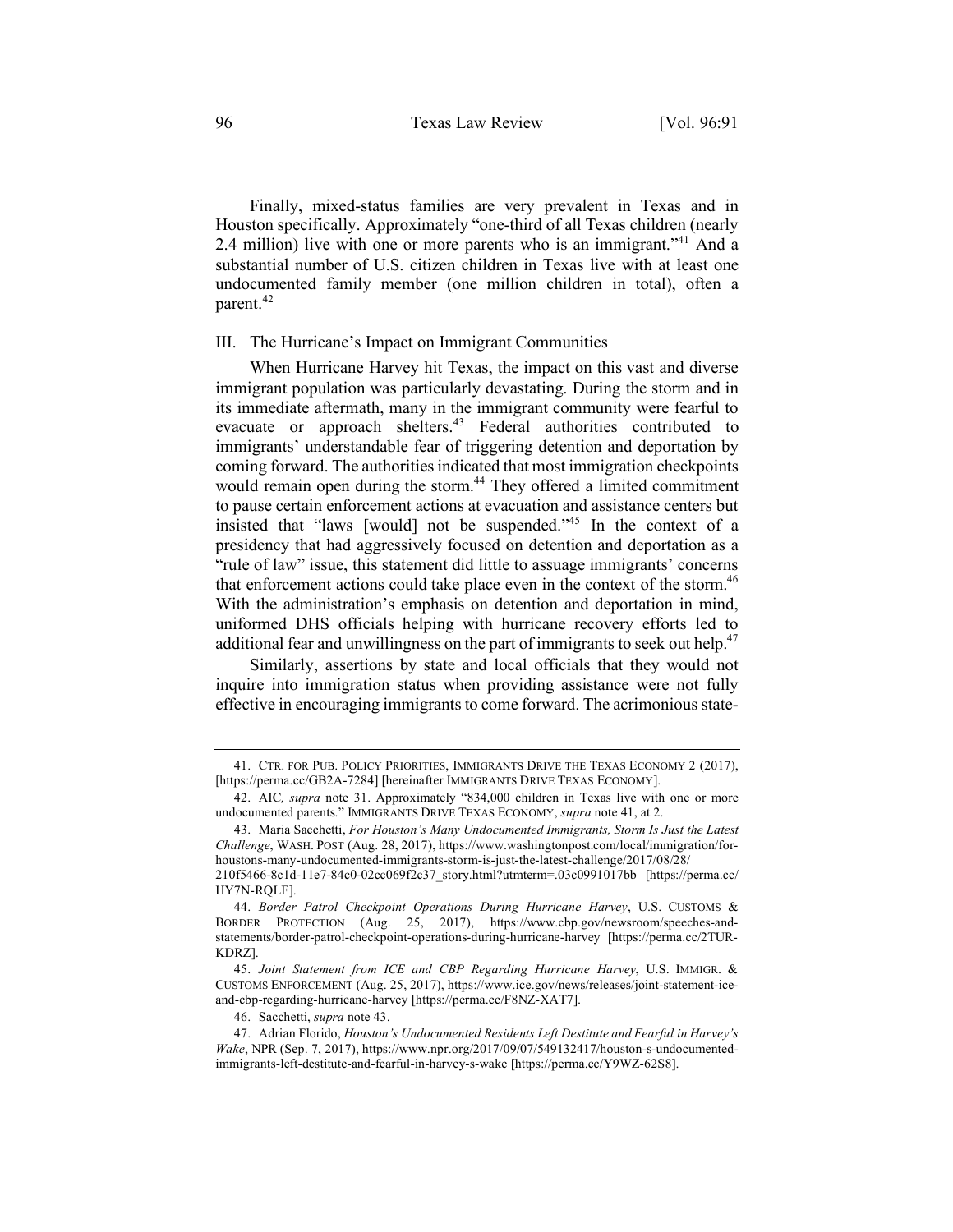## 2018] **Article** 97

level debate over SB4 and the knowledge that the new law mandated closer collaboration between local authorities and federal immigration enforcement agents led some immigrants to doubt local shelters and assistance as well.<sup>48</sup> The reluctance of immigrants to seek out help undoubtedly affected U.S. citizens and individuals with permanent immigration status, since many feared that interactions with the authorities might result in their mixed status families being torn apart through immigration enforcement actions.

Immigration status has also affected many immigrant families in their ability to recover from the losses they suffered in the hurricane. Many workers were temporarily out of work during the storm or lost their jobs permanently when businesses were destroyed. Undocumented workers likely suffered the brunt of this harm because of the informality of their work arrangements.<sup>49</sup> In addition, federal benefits available to compensate victims of natural disasters for wage losses are not available to undocumented immigrants.<sup>50</sup> Federal emergency housing assistance and other related programs are unavailable to undocumented immigrants and to immigrants with DACA or other non-permanent status.<sup>51</sup> Already-vulnerable immigrant families thus encountered a situation where they would face hurdles to recovery beyond those experienced by other hurricane victims.

#### IV. The Role of Immigrants in Disaster Recovery

In the aftermath of Hurricane Harvey, communities near and far turned to recovery—the hard process of assessing the damage and making plans to rebuild. The immigration policies implemented at the state and federal level over the last year make that recovery process more difficult for several reasons.

First, immigrant labor is crucial to the physical reconstruction process, but restrictive immigration policies make that labor supply scarce. Immigrant labor was critical to Louisiana's recovery from Hurricane Katrina. A study found that 25% of the recovery workers were undocumented immigrants and 45% of the construction workers were Latino, about half of whom were undocumented.<sup>52</sup> The workers were not recent immigrants; almost 90% of the undocumented workers were already living in the United States, and 41%

<sup>48.</sup> *Id.*

<sup>49.</sup> Aamer Madhani, *Harvey Wreaks Havoc on Houston's Undocumented Immigrants*, USA TODAY (Sept. 4, 2017), https://www.usatoday.com/story/news/2017/09/04/harvey-wreaks-havochoustons-undocumented-immigrants/629578001/ [https://perma.cc/SVU3-UHQZ].

<sup>50.</sup> FED. EMERGENCY MGMT. AGENCY, DISASTER UNEMPLOYMENT ASSISTANCE: FACT SHEET 2 (2017) [https://perma.cc/FDE2-K3P8].

<sup>51.</sup> FED. EMERGENCY MGMT. AGENCY, INDIVIDUALS AND HOUSEHOLDS PROGRAM UNIFIED GUIDANCE 11–13 (2016) [https://perma.cc/3ZBX-GDUF].

<sup>52.</sup> LAUREL E. FLETCHER ET AL., BOALT HALL SCH. OF L. INT'L HUM. RTS. L. CLINIC ET AL., REBUILDING AFTER KATRINA: A POPULATION-BASED STUDY OF LABOR AND HUMAN RIGHTS IN NEW ORLEANS 12 (June 2006) https://papers.ssrn.com/sol3/papers.cfm?abstract\_id=1448373 [https://perma.cc/ZRC4-X3JV].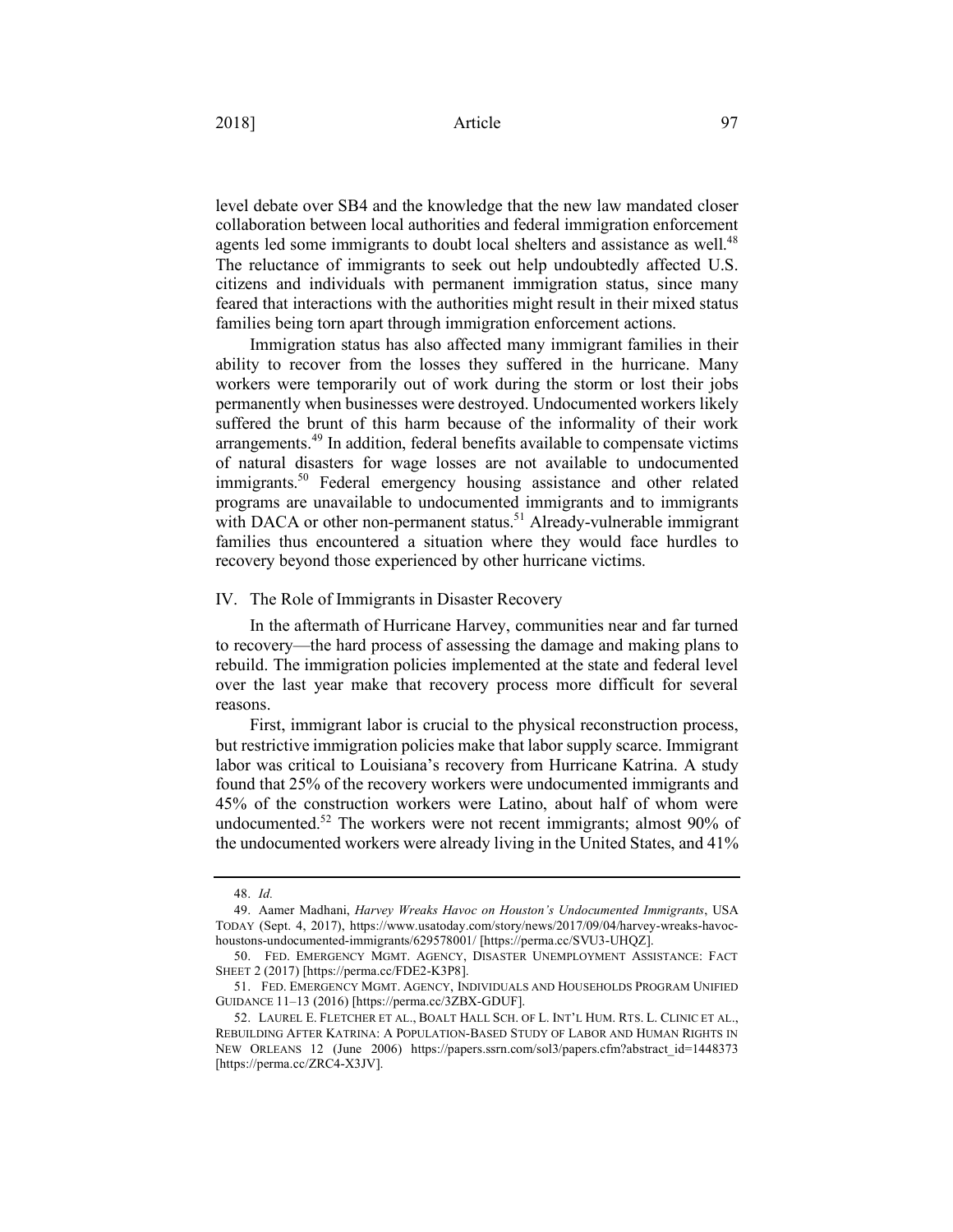were living in Texas before relocating to New Orleans to assist in the cleanup.<sup>53</sup>

Current immigration policies have meant that immigrant labor is not as available for recovery after Hurricane Harvey. As soon as rebuilding work began, employers complained that they could not find enough labor to fill the shortage. A Houston CEO of a specialty contractor tied the anti-immigration policies—the ending of DACA and Texas's SB4—to worker unavailability.<sup>54</sup>

Immigrants make up more than 20% of the Texas labor force and almost 30% of workers in Houston.55 Of these immigrant workers, undocumented individuals form almost 9% of the Texas workforce.<sup>56</sup> More than a quarter of a million of Texas's construction workers are undocumented, and one third of them live in the Houston area.<sup>57</sup>

As workers are deported through aggressive enforcement of federal immigration law and local/federal collaboration mandated by SB4, fewer workers will be available. The end of DACA alone will remove the almost 130,000 current Texas DACA holders from the formal workforce, if the termination goes fully into effect. <sup>58</sup> The general anti-immigrant environment in Texas will likely lead some immigrant workers who could have assisted with hurricane recovery, with or without immigration status, to choose employment in less hostile states.<sup>59</sup>

Second, a strong economy and tax base are critical to recovery because of the cost of cleanup and reconstruction.<sup>60</sup> Yet federal and state initiatives stripping away DACA and other status from immigrants while focusing on detention and deportation hurt the economy.

In addition to contributing labor, immigrant workers boost local economies with spending on basic necessities and housing while also paying taxes. "Texans in immigrant-led households had \$89.6 billion in spending

<sup>53.</sup> *Id*. at 14.

<sup>54.</sup> Leah Binkovitz, *For Houston's Immigrants, Fear and Uncertainly Are the New Rules,* HOUS. CHRONICLE (Sept. 18, 2017), http://www.houstonchronicle.com/local/graymatters/article/For-Houston-s-immigrants-fear-and-uncertainty-12206066.php [https://perma.cc/ 9NHK-ALPL].

<sup>55.</sup> AIC, *supra* note 31; IMMIGRANTS DRIVE HOUSTON ECONOMY*, supra* note 32, at 1.

<sup>56.</sup> AIC, *supra* note 31.

<sup>57.</sup> Roxanna Asgarian, *In Order to Rebuild, Houston Needs Its Undocumented Workforce*, HOUSTONIA (Sept. 7, 2017, 3:00 PM), https://www.houstoniamag.com/articles/2017/9/7/in-orderto-rebuild-houston-needs-its-undocumented-workforce [https://perma.cc/6VAA-JHS4].

<sup>58.</sup> Shear & Davis, *supra* note 20.

<sup>59.</sup> Bob Davis, *The Thorny Economics of Illegal Immigration,* WALL ST. J. (Feb. 9, 2016) https://www.wsj.com/articles/the-thorny-economics-of-illegal-immigration-1454984443

<sup>[</sup>https://perma.cc/35WP-FCH8] (noting departure of immigrant workers from Arizona after the adoption of anti-immigrant legislation in that state).

<sup>60.</sup> Mark Zandi et al., *Restarting the Economy, in* REBUILDING URBAN PLACES AFTER DISASTER 103, 115 (Eugenie L. Birch ed., 2006).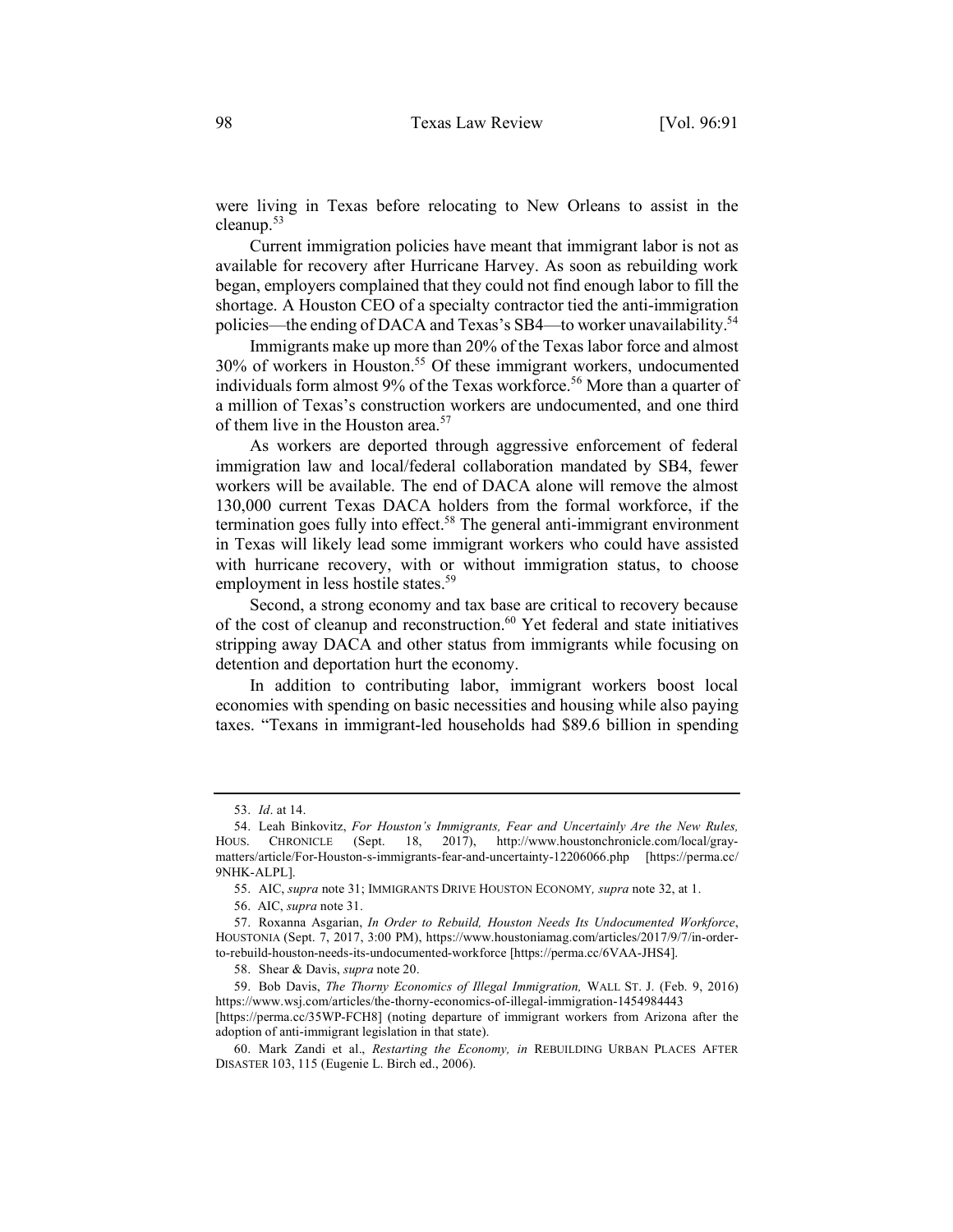power (after-tax income) in 2014."61 Every year, undocumented immigrants in Texas pay about \$1.5 billion in state and local taxes. $62$ 

Shrinking the pool of economically contributing immigrants, through enforcement actions and the cancellation of DACA, causes the economy and recovery efforts to suffer.<sup>63</sup> Estimates suggest that just ending DACA, if the termination takes effect, will cost Texas billions in annual GDP losses.<sup>64</sup> Specifically, for example, the libertarian CATO Institute predicts that the termination of DACA will result in an \$18+ billion economic loss in Texas.<sup>65</sup>

Finally and importantly, communities with strong social capital are more successful at rebuilding after a natural disaster.<sup>66</sup> Immigrants have the potential to offer that social capital for recovery in the wake of Hurricane Harvey, but immigration policy decisions have weakened communities just as they need to be strengthened.

Immigrants, including DACA holders and those in other tentative statuses, have strong investments in their communities and wish to offer support. One DACA holder, Alonso Guillen of Lufkin, Texas, lost his life in the floodwaters as he searched for people in need of assistance.<sup>67</sup> Jesus Contreras, a Houston paramedic, served his community during the crisis even as news broke that the Trump administration was considering ending the DACA program.<sup>68</sup> DACA holders volunteered and delivered food to those in need and are notable among those rebuilding Houston.<sup>69</sup>

<sup>61.</sup> AIC, *supra* note 31, at 4.

<sup>62.</sup> LISA CHRISTENSEN GEE ET AL., INST. ON TAX'N & ECON. POL'Y UNDOCUMENTED IMMIGRANTS' STATE & LOCAL TAX CONTRIBUTIONS 10 (Mar. 2017), https://itep.org/wpcontent/uploads/ITEP-2017-Undocumented-Immigrants-State-and-Local-Contributions.pdf [https://perma.cc/V76P-2GYV].

<sup>63.</sup> The Cato Institute has noted that the adoption of strict immigration laws in Arizona contributed to economic decline in the state. Alex Nowrasteh, *Immigration Is Good for Texas' Economy*, CATO INST. (Dec. 7, 2013), https://www.cato.org/publications/commentary/immigrationgood-texas-economy [https://perma.cc/3HYY-29L8].

<sup>64.</sup> Nicole Prchal Svajlenka et al., *A New Threat to DACA Could Cost States Billions of Dollars*, CTR. FOR AM. PROGRESS (July 21, 2017), https://www.americanprogress.org/ issues/immigration/news/2017/07/21/436419/new-threat-daca-cost-states-billions-dollars/ [https://perma.cc/RW6J-LH62].

<sup>65.</sup> Ike Brannon, *The Economic and Budgetary Cost of Repealing DACA at the State Level*, CATO INST. (Aug. 31, 2017), https://www.cato.org/blog/economic-budgetary-cost-repealing-dacastate-level [https://perma.cc/25AV-T4FJ].

<sup>66.</sup> DANIEL ALDRICH, BUILDING RESILIENCE: SOCIAL CAPITAL IN POST-DISASTER RECOVERY 2 (2012).

<sup>67.</sup> Michael Hall, *The Searcher*, TEX. MONTHLY (Sept. 5, 2017), https://www.texasmonthly.com/articles/the-searcher-daca/ [https://perma.cc/32L8-C2R3].

<sup>68.</sup> Daniel Arkin, *First Harvey, Now DACA in Peril: Houston-area 'Dreamers' Face Another Storm*, NBC (Sept. 1, 2017), https://www.nbcnews.com/storyline/hurricane-harvey/first-harveynow-daca-peril-houston-area-dreamers-face-another-n798256 [https://perma.cc/2MJN-BGFK].

<sup>69.</sup> *E.g.*, Charlotte Alter, *They Helped Their Neighbors After Harvey. Now Their Immigration Status Is at Risk*, TIME (Sept. 6, 2017), http://time.com/4928206/harvey-daca-houston/ [https://perma.cc/ZY2Z-CVRG].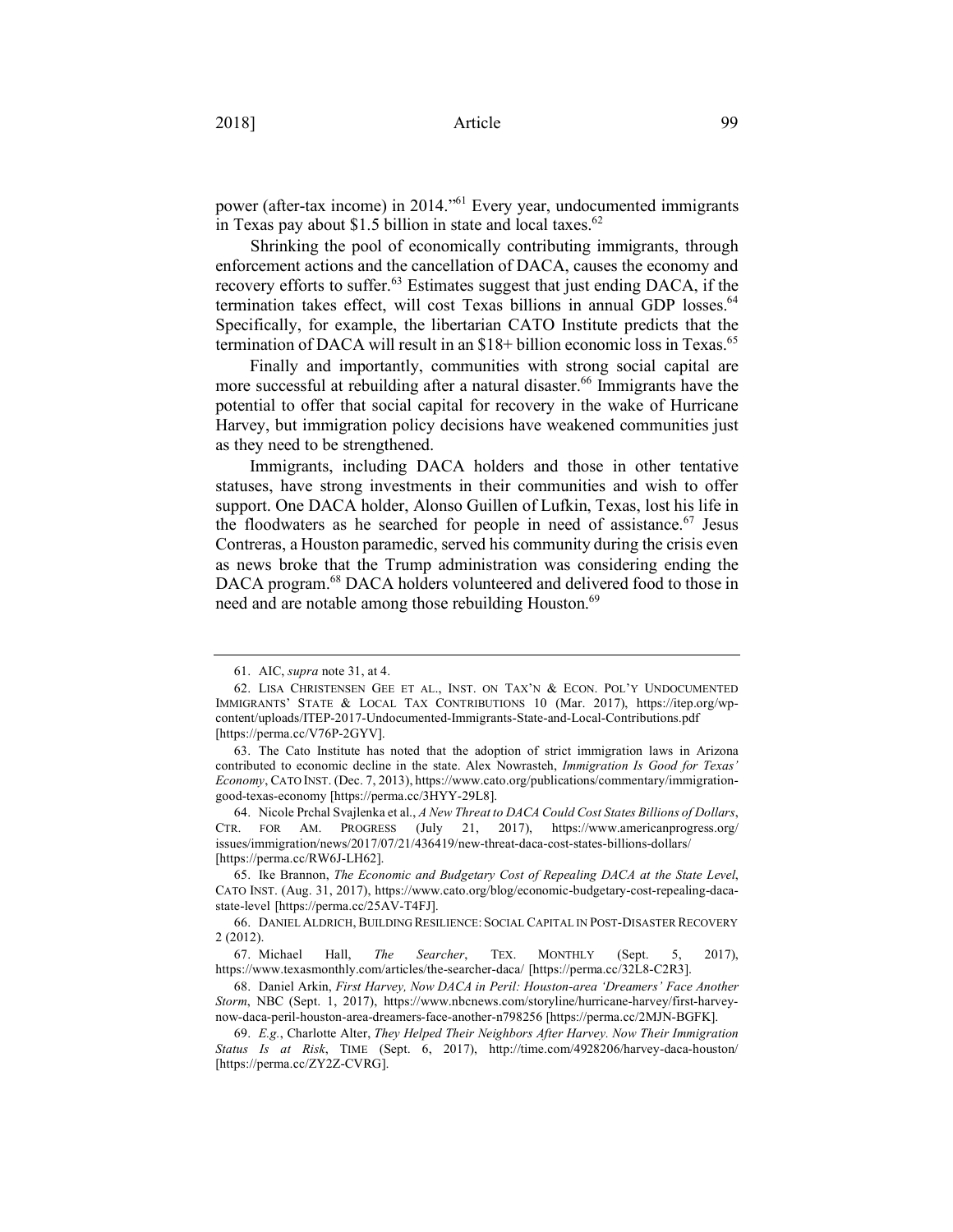Recent state and federal immigration policy decisions destroy the social fabric of Texas communities. The termination of DACA serves as a slap in the face to young people who had offered their energy and commitment to helping their communities. DACA holders have indicated that they are unsure about buying homes or pursuing a college education, thus diminishing the social capacity of their communities.<sup>70</sup> Other immigration policy measures separate families through detention and deportation and marginalize immigrants who are increasingly stigmatized and afraid, leading to instability that harms rebuilding efforts.

## V. The Brewing Storm: TPS

In the months after the storm, policymakers ignored the reality that the state of Texas, and particularly affected areas, must rely on immigrants in the recovery effort. Rather than acknowledging the value of immigrants in the post-Hurricane Harvey period, new immigration policy decisions further marginalized and targeted immigrant communities, making it difficult, if not impossible, for them to participate effectively in reconstruction. The latest development is the federal government's decision to wind down TPS designations for large groups of immigrants present in Texas.

As noted above, thousands of immigrants in Houston hold TPS. Most of these TPS holders are Salvadoran and Honduran citizens who have lived in the United States for decades.<sup>71</sup> TPS was granted to citizens of Nicaragua and Honduras and then to citizens of El Salvador who were living in the United States in 1999 and 2001, respectively, after the countries were devastated by Hurricane Mitch and a series of earthquakes.<sup>72</sup> Since then, every administration has continued TPS for these countries, recognizing that these nations' economies remain weak and that violence has spiked in recent years.<sup>73</sup>

The current administration terminated TPS for Nicaraguans in November 2017 and then set its sights on taking away work authorization and protections against deportation for Salvadoran and Honduran TPS

<sup>70.</sup> *E.g.*, Laura Isensee, *This Houston Student Had A College Plan, Then Harvey Came, and Trump Rescinded DACA*, HOUSTON PUB. MEDIA (Nov. 1, 2017) https://www.houstonpublicmedia.org/articles/news/2017/10/30/245278/this-houston-student-hada-college-plan-then-harvey-came-and-trump-rescinded-daca/ [https://perma.cc/LJF4-QBCX].

<sup>71.</sup> TPS HOLDERS, *supra* note 37.

<sup>72.</sup> *U.S. to End Protected Status for Nicaraguan Immigrants in 2019*, REUTERS (Nov. 6, 2017), https://www.reuters.com/article/us-usa-immigration-protections/u-s-to-end-protected-status-fornicaraguan-immigrants-in-2019-idUSKBN1D704X [https://perma.cc/2Q2X-773N]; Miriam Jordan, *Trump Administration Says That Nearly 200,000 Salvadorans Must Leave*, N.Y.TIMES (Jan. 8, 2018), https://www.nytimes.com/2018/01/08/us/salvadorans-tps-end.html [https://perma.cc/ M4FY-JBY8].

<sup>73.</sup> Extension of the Designation of El Salvador for Temporary Protected Status, 81 Fed. Reg. 44645, 44645–66 (July 8, 2016), https://www.gpo.gov/fdsys/pkg/FR-2016-07-08/html/2016- 15802.htm [https://perma.cc/T4S9-UCQQ].